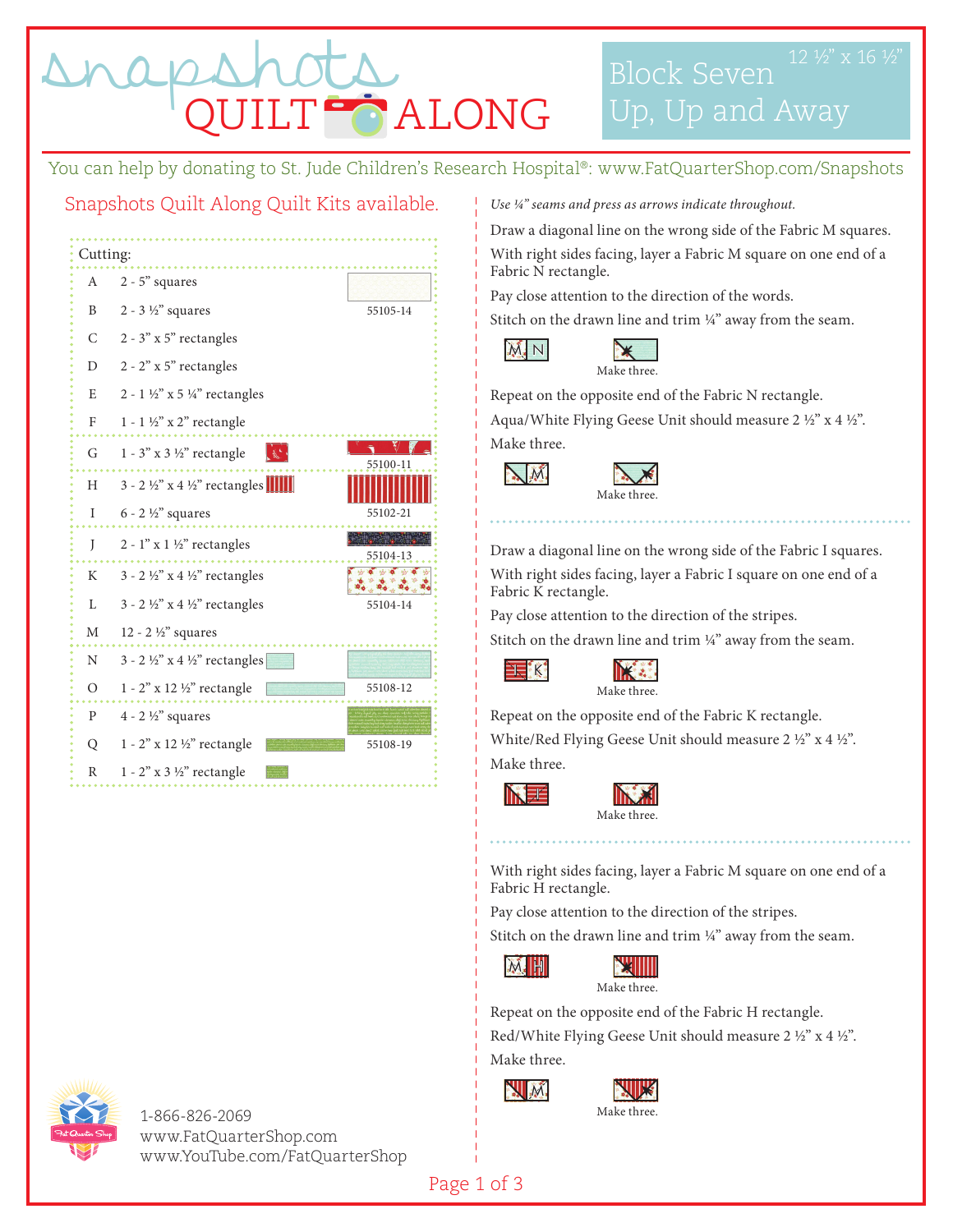

## You can help by donating to St. Jude Children's Research Hospital®: www.FatQuarterShop.com/Snapshots

Draw a diagonal line on the wrong side of the Fabric P squares. With right sides facing, layer a Fabric P square on the right end of a Fabric L rectangle.

Pay close attention to the direction of the words.

Stitch on the drawn line and trim  $\frac{1}{4}$ " away from the seam.

Left White/Green Flying Geese Unit should measure 2 ½" x 4 ½". Make one.



Make one.

With right sides facing, layer a Fabric P square on one end of a Fabric L rectangle.

Pay close attention to the direction of the words.

Stitch on the drawn line and trim  $\frac{1}{4}$ " away from the seam.



米泰 Make one.

Repeat on the opposite end of the Fabric L rectangle.

Middle White/Green Flying Geese Unit should measure  $2\frac{1}{2}$ " x 4  $\frac{1}{2}$ ".

Make one.





With right sides facing, layer a Fabric P square on the left end of a Fabric L rectangle.

Pay close attention to the direction of the words.

Stitch on the drawn line and trim ¼" away from the seam.

Right White/Green Flying Geese Unit should measure 2 ½" x 4 ½". Make one.





Assemble three Aqua/White Flying Geese Units. Aqua/White Hot Air Balloon Unit should measure 2 ½" x 12 ½". Make one.





Assemble three White/Red Flying Geese Units.

White/Red Hot Air Balloon Unit should measure 2 ½" x 12 ½". Make one.

 $\mathbb{N}$  and  $\mathbb{N}$  and  $\mathbb{N}$  and  $\mathbb{N}$  and  $\mathbb{N}$ 



Assemble three Red/White Flying Geese Units.

Red/White Hot Air Balloon Unit should measure 2 ½" x 12 ½". Make one.





Assemble the Left White/Green Flying Geese Unit, the Middle White/Green Flying Geese Unit and the Right White/Green Flying Geese Unit.

White/Green Hot Air Balloon Unit should measure 2 ½" x 12 ½". Make one.

 $\frac{1}{2} \frac{1}{2} \left( \frac{1}{2} \frac{1}{2} \right) + \frac{1}{2} \left( \frac{1}{2} \frac{1}{2} \right)$ 



Assemble the Fabric O rectangle, the Aqua/White Hot Air Balloon Unit, the White/Red Hot Air Balloon Unit, the Red/White Hot Air Balloon Unit, the White/Green Hot Air Balloon Unit and the Fabric Q rectangle.

Partial Top Hot Air Balloon Unit should measure 11 ½" x 12 ½".

Make one.





Make one.